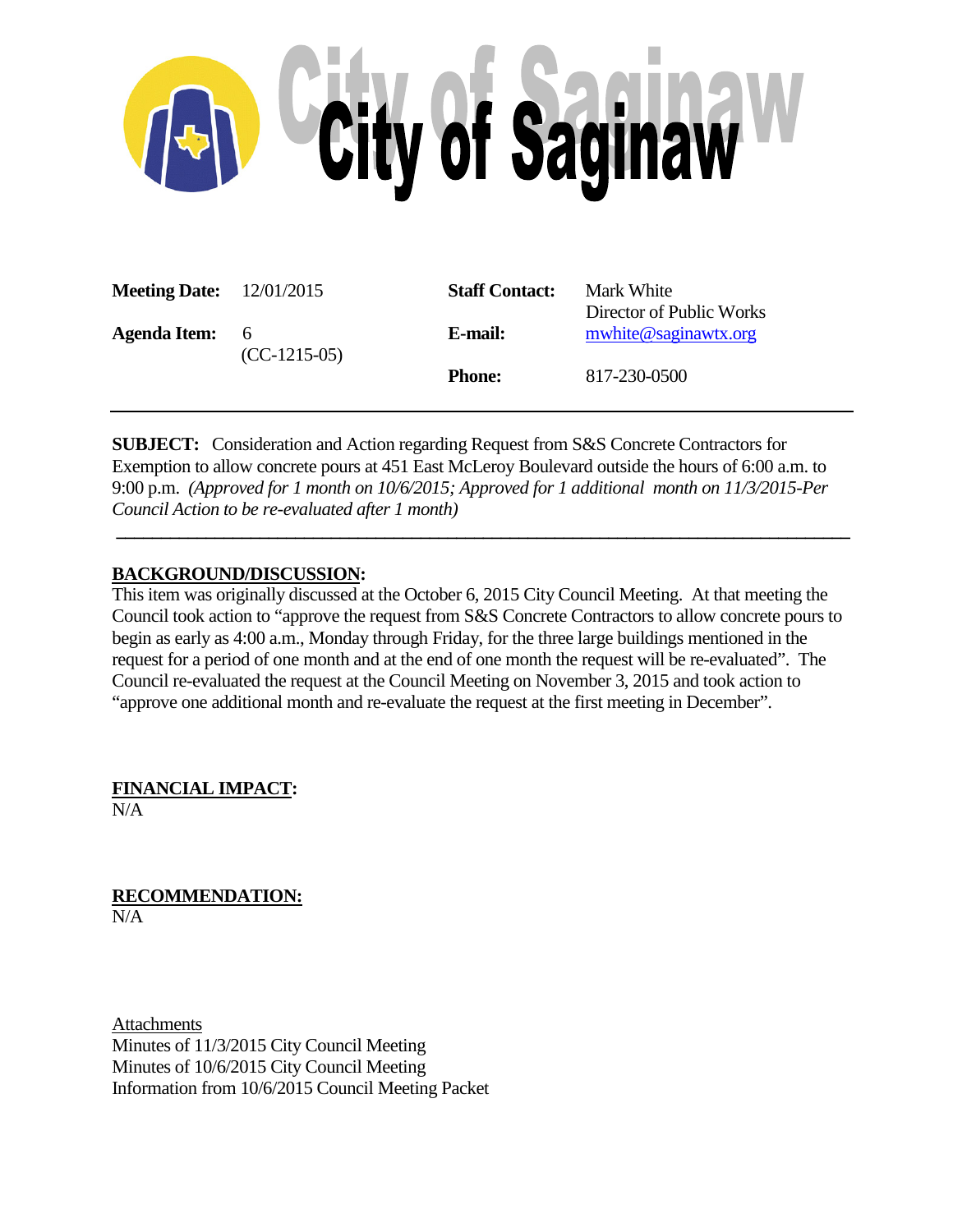## (5) CC-1115-04

Consideration and Action regarding Request from S&S Concrete Contractors for Exemption to allow Concrete pours at 451 East McLeroy Boulevard outside the hours of 6:00 a.m. to 9:00 p.m. *(Approved for 1 month on 10/6/2015-Per Council Action to be re-evaluated after 1 month)* 

Director of Public Works White explained that S&S Concrete Contractors was given approval to allow concrete pours at 451 East McLeroy Boulevard outside the hours of 6:00 a.m. to 9:00 p.m. for a period of one month at the City Council Meeting on October 6, 2015. He stated that Mr. Sears of S&S Concrete Contractors has indicated that he would like approval to continue. He also stated that no complaints related to the concrete pours have been received.

Motion was made by Councilmember Barngrover with a second by Mayor Pro-Tem Flory to approve one additional month and re-evaluate the request at the first meeting in December. Motion carried unanimously. 6-0-0-1

For: Mayor Brinkley, Mayor Pro-Tem Flory, Councilmembers Farr, Tankersley, Barngrover, and Nethery

Against: None

Abstain: None

Absent: Councilmember Flippo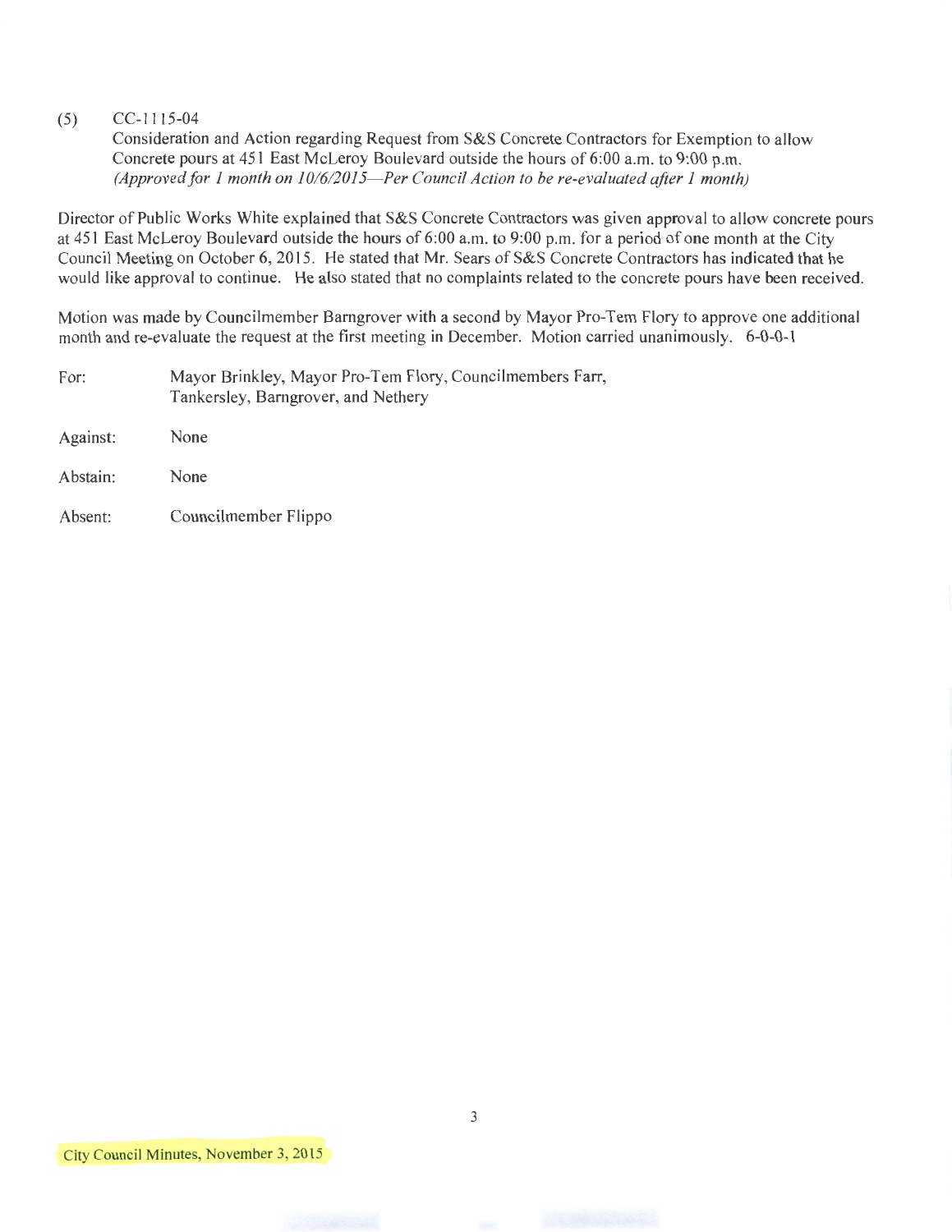## (5) CC-1015-04

Consideration and Action regarding Request from S&S Concrete Contractors for Exemption to Allow Concrete Pours at 451 East McLeroy Boulevard outside the hours of 6:00 a.m. to 9:00 p.m.

Director of Public Works White explained that current ordinances only allow construction work between the hours of 6:00 a.m. and 9:00 p.m. on week days. Any variation to these hours must be approved by the City Council. He stated that S&S Concrete Contractors, the contractor for the concrete work on the Mariposa project, has requested permission to allow concrete pours to begin at 4:00 a.m. He added that the concrete work will take two to three months to complete. He also stated that there will not be concrete pours every day. There was a brief discussion regarding the possibility of noise from the construction site.

## *(Councilmember Flippo arrived during this item.)*

Motion was made by Councilmember Bamgrover with a second by Councilmember Nethery to approve the request from S&S Concrete Contractors to allow concrete pours to begin as early as 4:00 a.m., Monday through Friday, for the three large buildings mentioned in the request for a period of one month and at the end of one month the request will be re-evaluated. Motion carried unanimously. 6-0-0-1

| For:     | Mayor Brinkley, Mayor Pro-Tem Flory, Councilmembers Flippo,<br>Tankersley, Barngrover and Nethery |  |  |
|----------|---------------------------------------------------------------------------------------------------|--|--|
| Against: | None                                                                                              |  |  |
| Abstain: | None                                                                                              |  |  |
| Absent:  | Councilmembers Farr                                                                               |  |  |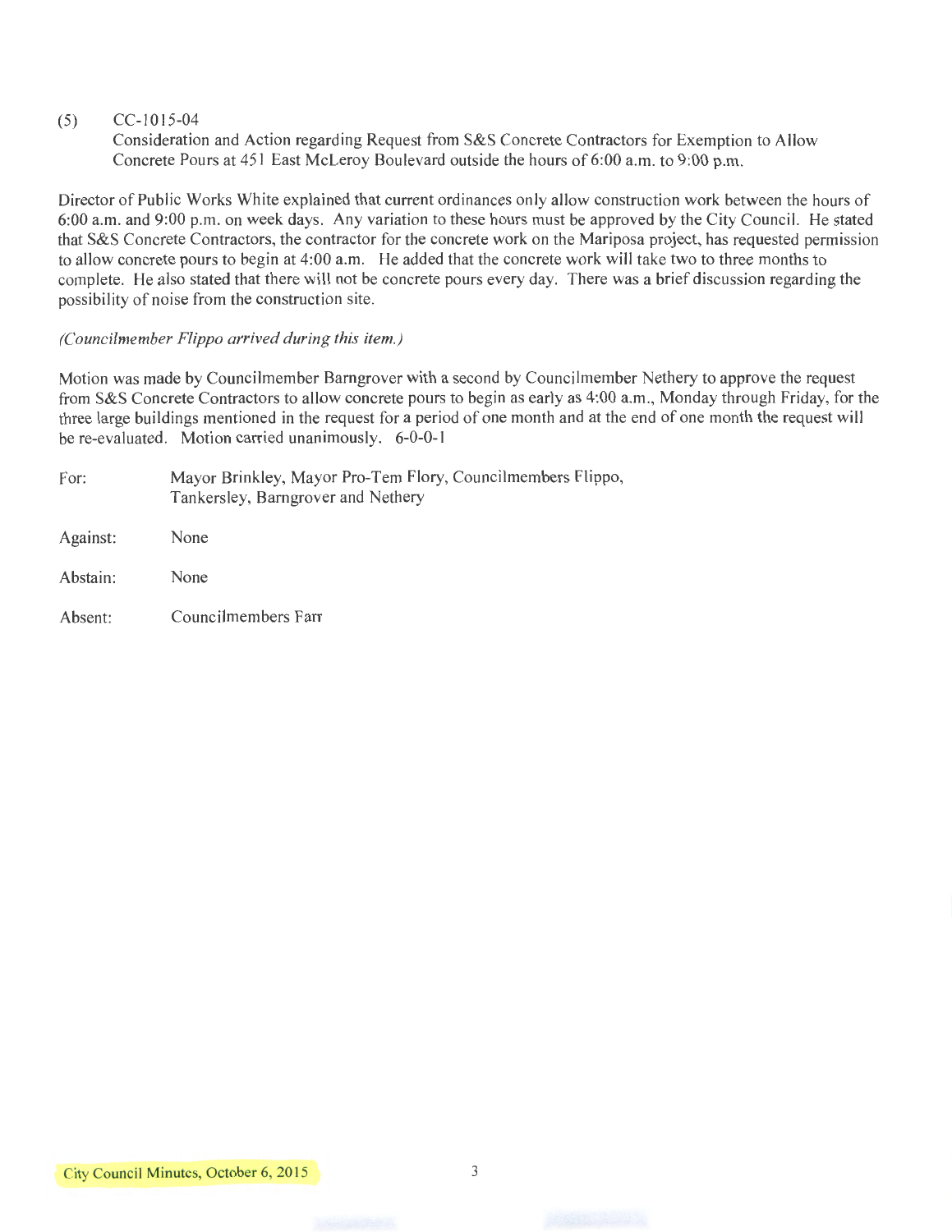

| <b>Meeting Date:</b> 10/06/2015 |                | <b>Staff Contact:</b> | Mark White                                       |
|---------------------------------|----------------|-----------------------|--------------------------------------------------|
| <b>Agenda Item:</b>             | $(CC-1015-04)$ | E-mail:               | Director of Public Works<br>mwhite@saginawtx.org |
|                                 |                | <b>Phone:</b>         | 817-230-0500                                     |
|                                 |                |                       |                                                  |

SUBJECT: Consideration and Action regarding Request from S&S Concrete Contractors for Exemption to Allow Concrete Pours at 451 East McLeroy Boulevard outside the Hours of 6:00 a.m. to 9:00 p.m.

## BACKGROUND/DISCUSSION:

This item is for consideration of a request from Mr. Ralph Sears, President of S&S Concrete Contractors, Inc. His company is the contractor for concrete work at Mariposa. The Mariposa project is located at 451 East McLeroy Boulevard next to the Spring Hollow housing addition. He is requesting approval to allow concrete pours to begin at 4:00a.m. City Ordinance does not allow this type of work to begin before 6:00 a.m. without approval from the City Council.

FINANCIAL IMPACT: N/A

RECOMMENDATION: N/A

Attachments Memo from Kevin McMillin Letter from Ralph Sears, S&S Concrete Contractors, Inc.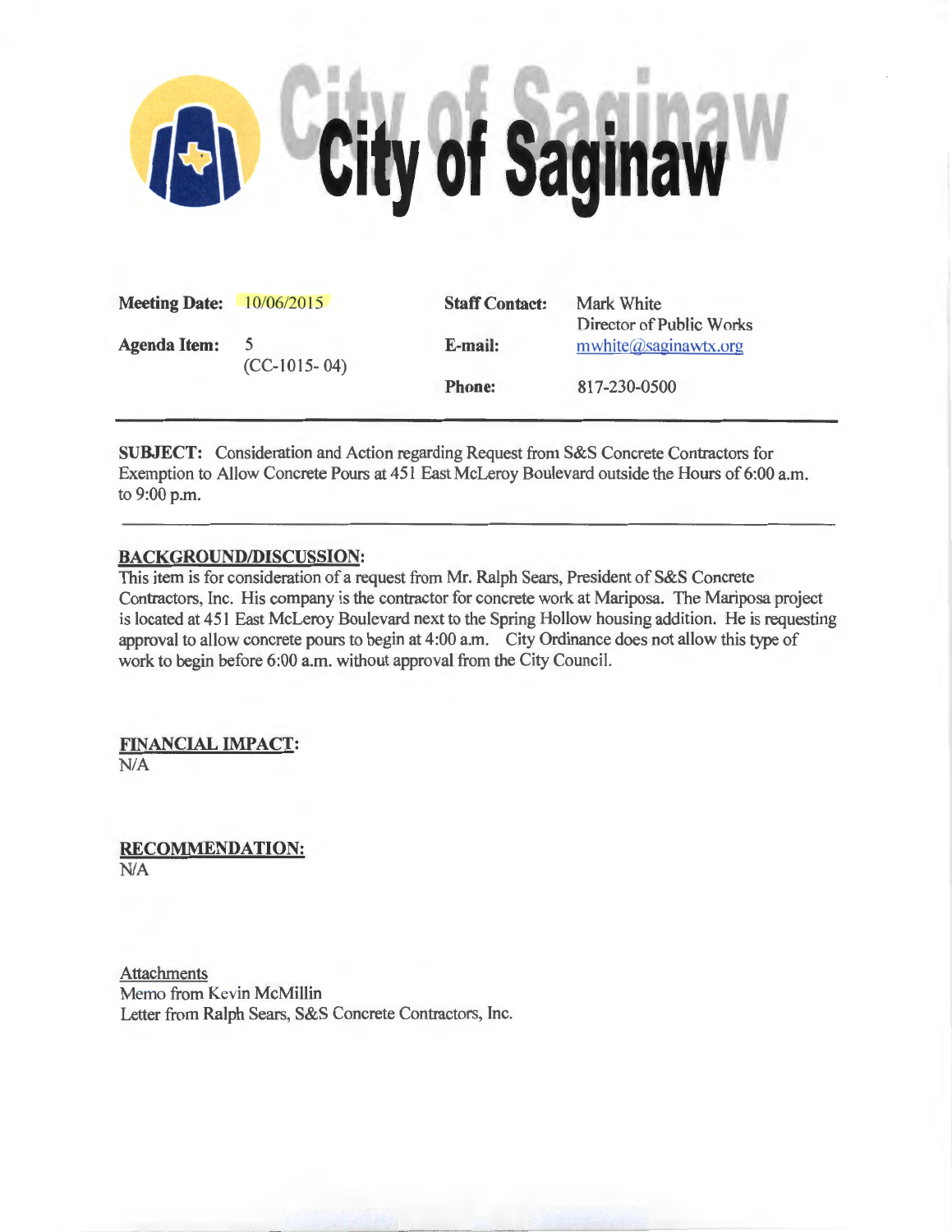# **Janice England**

**From: Sent: To: Subject: Attachments:**  Kevin Mcmillin <kmcmillin@ci.saginaw.tx.us> Friday, September 18, 2015 10:48 AM jengland@ci.saginaw.tx.us FW: Time request Saginaw\_Mariposa\_ltr\_9-17 -15.pdf

**From:** Kevin Mcmillin [mailto:kmcmillin@ci.saginaw.tx.us] **sent:** Thursday, September 17, 2015 2:41 PM **To:** Nan Stanford (nstanford@cj.saginaw.tx.us) **Cc:** Mark White (mwhite@ci.saginaw.tx.us) **Subject:** Time request

#### Nan

This is a request for construction outside the approved hours of construction from the noise ordinance. I have provided a copy of the ordinance below for your review. I feel the distance away from the residential subdivision and the tree line will buffer the noise but cannot say we will not get complaints. I also agree with the traffic impact statement in the request.

Kevin

Section 30-132 #16

The erection, including excavation, demolition, alteration or repair work, on or of any building other than between the hours of 6:00 a.m. and 9:00 p.m. on weekdays, except in case of urgent necessity in the interest of public safety and convenience, and then only by permit from the city council, which permit may be renewed by the city council during the time the emergency exists and conditioned in such manner as the city council shall determine to be most in the public interest.